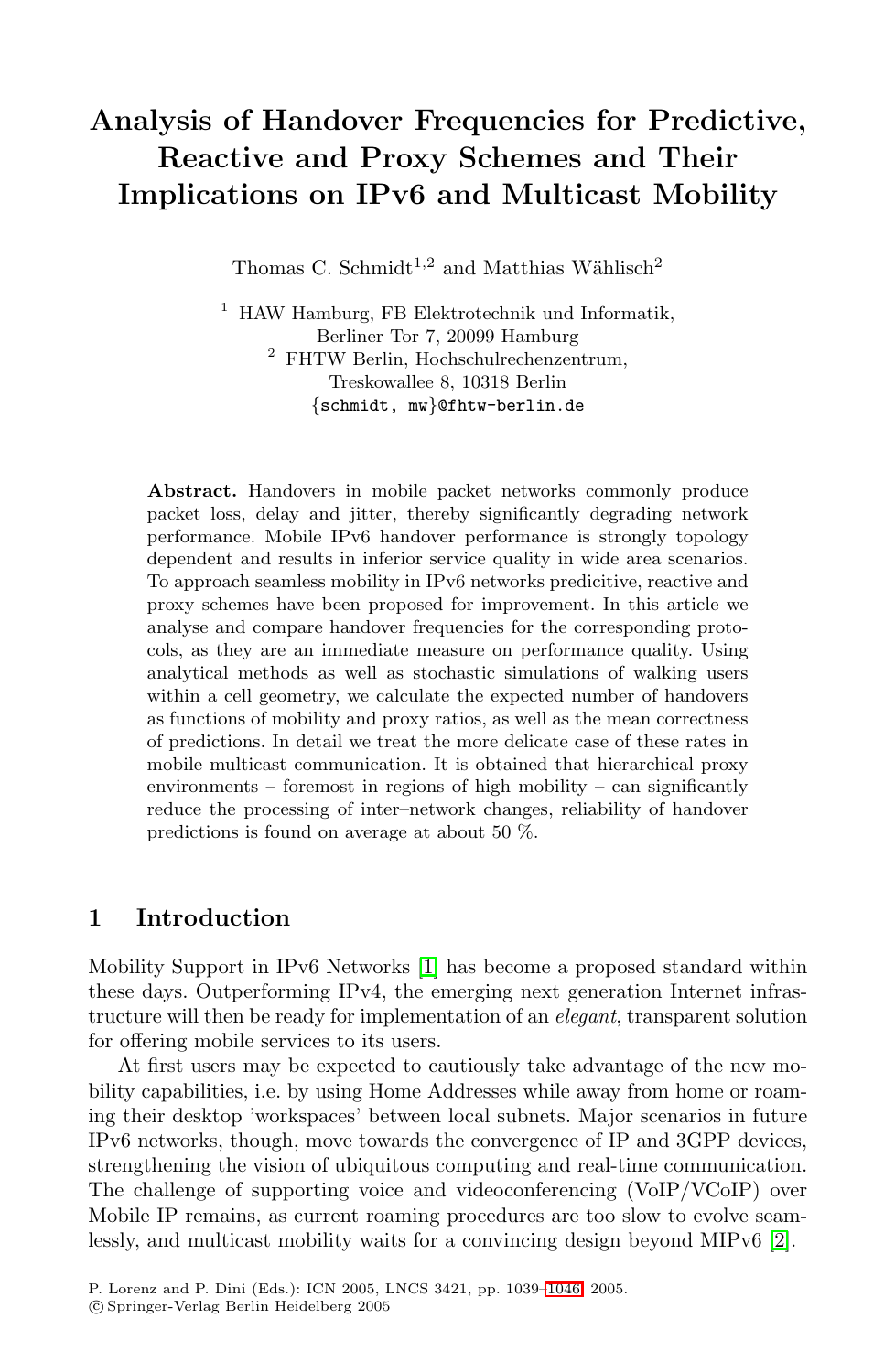Synchronous real-time applications s. a. VoIP and VCoIP place restrictive demands on the quality of IP services: Packet loss, delay and delay variation (jitter) in a constant bit rate scenario need careful simultaneous control. Serverless IPv6 voice or videoconferencing applications need to rely on mobility management for nomadic users and applications [\[3, 4\]](#page-7-0), as well as multicast support on the Internet layer. Strong efforts have been taken to improve handover operations in a mobile Internet, both in the unicast and the multicast case. Hierarchical mobility management [\[5\]](#page-7-0), [\[6\]](#page-7-0) and fast handover operations [\[7\]](#page-7-0), [\[8\]](#page-7-0) both lead to accelerated and mainly topology independent schemes. In addition to specific performance issues and infrastructural aspects, these concepts cause a different eagerness to operate handovers.

The occurence of handovers is the major source for degradation in mobile network performance and places additional burdens onto the Internet infrastructure. Reducing their frequencies thus promises to ease roaming and to reduce infrastructural costs. In the present work we quantitatively evaluate handover activities with respect to user mobility and geometry conditions.

This paper is organised as follows. In section 2 we briefly introduce the current proposals for improved unicast and multicast mobility. Section 3 is dedicated to our results on handover frequency analysis, derived from analytical models as well as stochastic simulations. Conclusions and an outlook follow in section 4.

#### **2 Improved Unicast and Multicast Mobility Management**

#### **2.1 Hierarchical Mobility and Fast Handovers**

Two propositions for improving roaming procedures of Mobile IPv6 are essentially around: A concept for representing Home Agents in a distributed fashion by proxies has been developed within the Hierarchichal Mobile IPv6 (HMIPv6) [\[5\]](#page-7-0). While away from home, the MN registeres with a nearby Mobility Anchor Point (MAP) and passes all its traffic through it. The vision of HMIPv6 presents MAPs as part of the regular routing infrastructure. The MN in the concept of HMIPv6 is equipped with a Regional Care-of Address (RCoA) local to the MAP in addition to its link-local address (LCoA). When corresponding to hosts on other links, the RCoA is used as MN's source address, thereby hiding local movements within a MAP domain. HMIPv6 reduces the number of visible handover instances, but - once a MAP domain change occurs - binding update procedures need to be performed with the original HA and the CN.

The complementary approach provides handover delay hiding and is introduced in the Fast Handover for MIPv6 scheme (FMIPv6) [\[7\]](#page-7-0). FMIPv6 attempts to anticipate layer 3 handovers and to redirect traffic to the new location, the MN is about to move to. FMIPv6 aims at hiding the entire handover delay to communicating end nodes at the price of placing heavy burdens onto layer 2 intelligence. A severe functional risk arises from a conceptual uncertainty: As the exact moment of layer 2 handover generally cannot be foreseen, and even flickering may occur, a traffic anticipating redirect may lead to data damage largely exceeding a regular MIPv6 handover without any optimization. The significance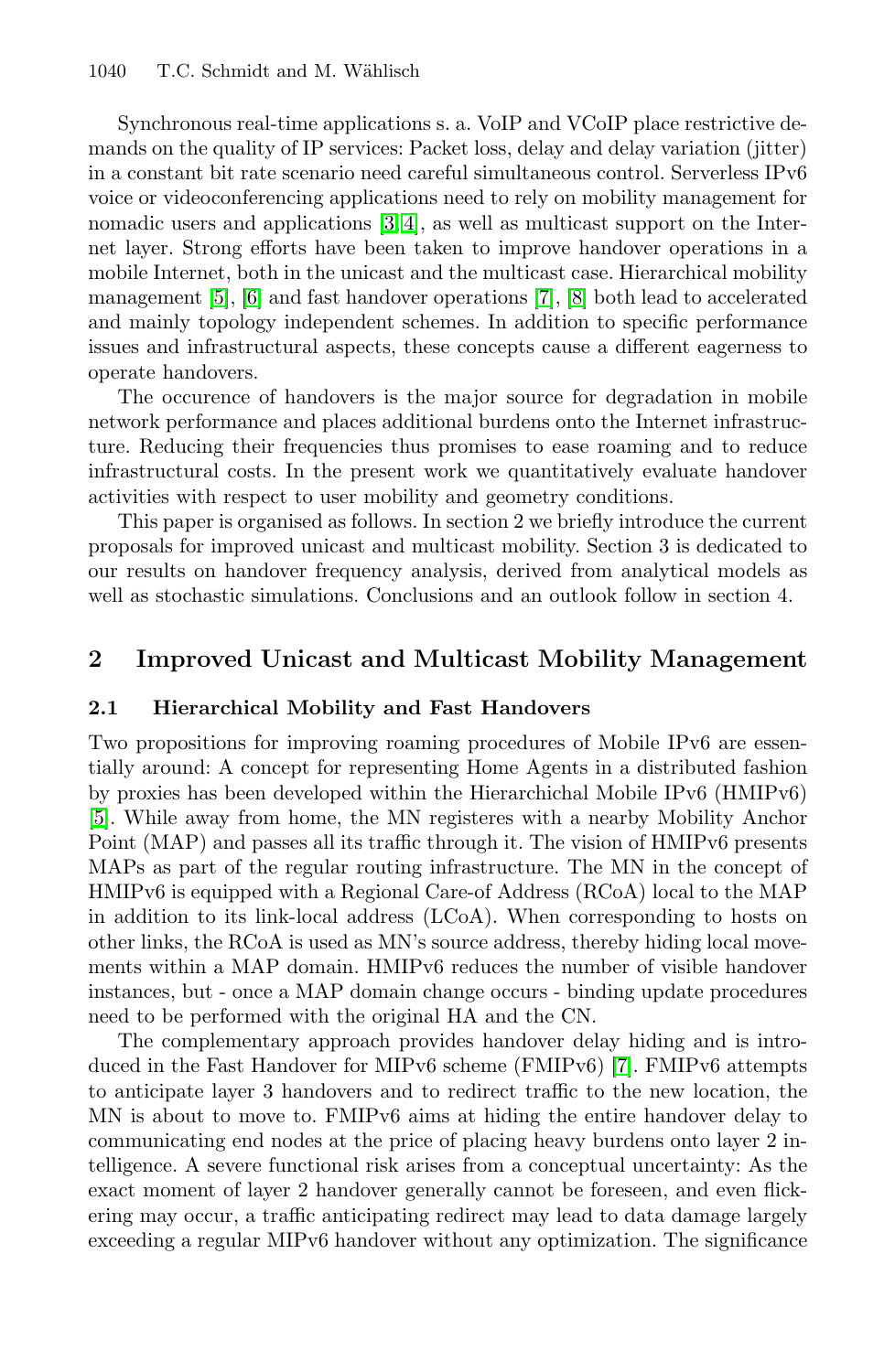of this uncertainty has been recently confirmed by empirical studies [\[9\]](#page-7-0), where even the use of extensive statistical data under fixed geometry condition led to a prediction accuracy of only 72 %.

The two multicast mobility approaches introduced below are built on top of either one of these unicast agent schemes. Minor modifications to HMIPv6 resp. FMIPv6 signaling are requested and both proposals remain neutral with respect to multicast routing protocols in use.

### **2.2 M-HMIPv6 — Multicast Mobility in a HMIPv6 Environment**

"Seamless Multicast Handovers in a Hierarchical Mobile IPv6 Environment (M-HMIPv6)" [\[6\]](#page-7-0) extends the Hierarchical MIPv6 architecture to support mobile multicast receivers and sources. Mobility Anchor Points (MAPs) as in HMIPv6 act as proxy Home Agents, controlling group membership for multicast listeners and issuing traffic to the network in place of mobile senders.

All multicast traffic between the Mobile Node and its associated MAP is tunneled through the access network, unless MAP or MN decide to turn to a pure remote subscription mode. Handovers within a MAP domain remain invisible in this micro mobility approach. In case of an inter–MAP handover, the previous anchor point will be triggered by a reactive Binding Update and act as a proxy forwarder. A Home Address Destination Option, bare of Binding Cache verification at the Correspondent Node, has been added to streams from a mobile sender. Consequently transparent source addressing is provided to the socket layer. Bi-casting is used to minimize packet loss, while the MN roams from its previous MAP to a new affiliation. A multicast advertisement flag extends the HMIPv6 signaling.

In cases of rapid movement or crossings of multicast unaware domains, the mobile device remains with its previously associated MAP. Given the role of MAPs as Home Agent proxies, the M-HMIPv6 approach may me viewed as a smooth extension of bi-directional tunneling through the Home Agent supported in basic MIPv6.

## **2.3 M-FMIPv6 — Multicast Mobility in a FMIPv6 Environment**

"Fast Multicast Protocol for Mobile IPv6 in the Fast Handover Environments" [\[8\]](#page-7-0) adds support for mobile multicast receivers to Fast MIPv6. On predicting a handover to a next access router (NAR), the Mobile Node submits its multicast group addresses under subscription with its Fast Binding Update (FBU) to the previous access router (PAR). PAR and NAR thereafter exchange those groups within extended HI/HACK messages. In the ideal case NAR will be enabled to subscribe to all requested groups, even before the MN has disconnected from its previous network. To reduce packet loss during handovers, multicast streams are forwarded by PAR as unicast traffic in the FMIPv6 protocol.

Due to inevitable unreliability in handover predictions — the layer 2 may not (completely) provide prediction information and in general will be unable to foresee the exact moment of handoff — the fast handover protocols depend on fallback strategies. A reactive handover will be performed, if the Mobile Node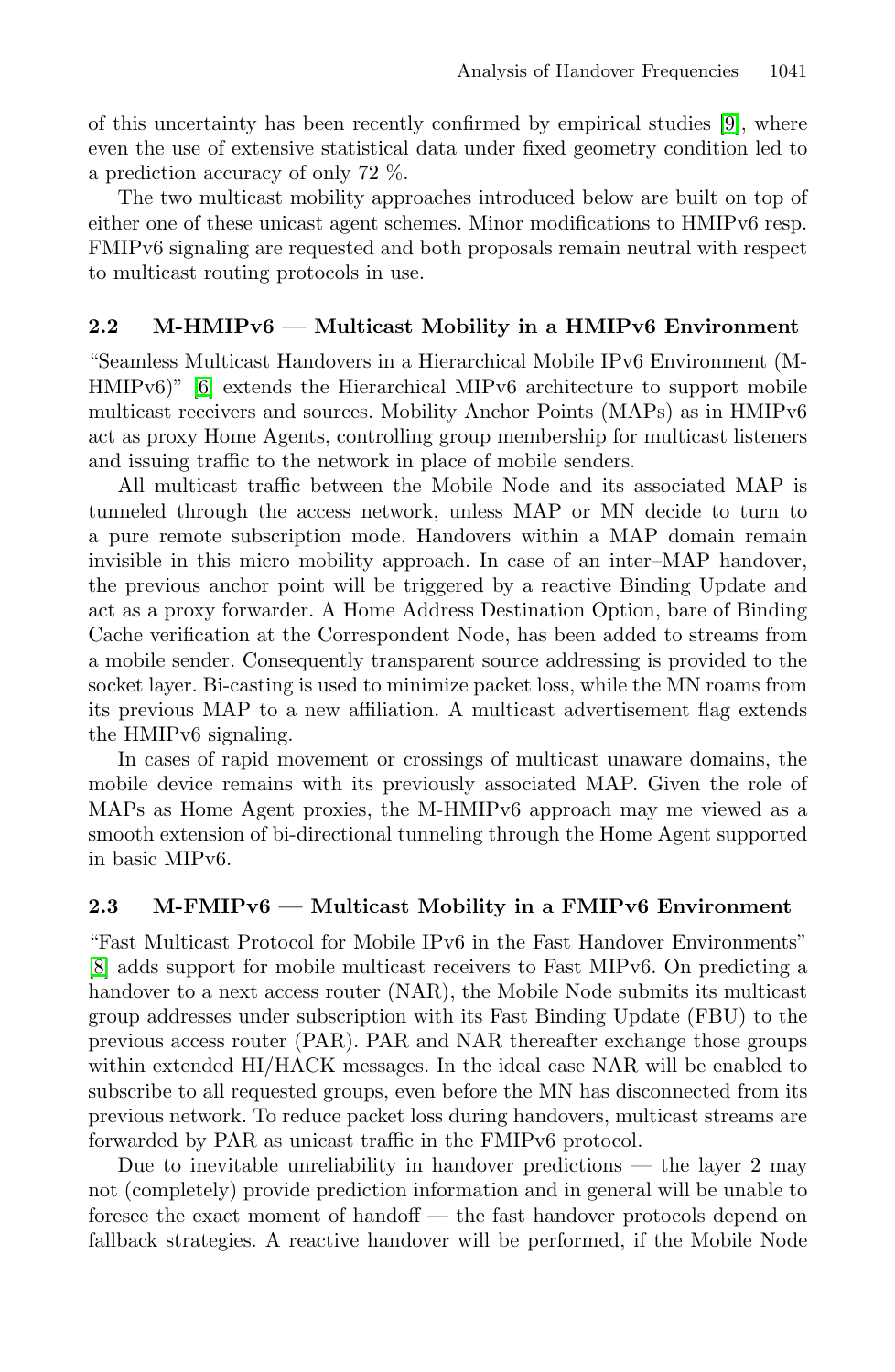<span id="page-3-0"></span>was unable to submit its Fast Binding Update, regular MIPv6 handover will take place, if the Mobile Node did not succeed in Proxy Router inquiries. Hence the mobile multicast listener has to newly subscribe to its multicast sessions, either through a HA tunnel or at its local link. By means of this fallback procedure fast handover protocols must be recognised as discontinuous extensions of the MIPv6 basic operations.

## **3 Analysis of Handover Frequencies**

#### **3.1 Expected Number of Handovers**

As a Mobile Node moves, handovers potentially impose disturbances and put an extra effort onto the routing infrastructure. Thus the expected frequency of network changes can be viewed as a distinctive measure of smoothness for a mobility scheme. The handoff frequency clearly depends on the Mobile Node's motion within cell geometry. Two measures on quantizing mobility have been established in the literature: The cell residence time and the call holding time. Both quantities fluctuate according to the overall scenery and the actual mobility event.

Let us make the common assumption that the cell residence time is exponentially distributed with parameter  $\eta$  and that the call holding time is exponentially distributed, as well, but with parameter  $\alpha$ . Then the probability for the occurrence of a handover from MNs residence cell into some neighboring can be calculated analytically to

$$
\mathcal{P}_{\mathcal{HO}} = \frac{1}{1+\rho}, \text{ where } \rho = \frac{\alpha}{\eta}.
$$

 $\rho$  is known as the *call–to–mobility* factor [\[10\]](#page-7-0). It can be observed that



**Fig. 1.** Expected number of handovers as function of the call–to–mobility factor and the ratio of access routers toMAPs

the handoff probability increases as  $\rho$  decreases. Note that all probability distributions are homogeneous in space, e.g.  $\mathcal{P}_{H\mathcal{O}}$  is independent of the current cell or the number of previously occurred handovers. Spatial scaling can be applied, accordingly.

When comparing Fast MIPv6 and Hierarchical MIPv6 approaches, another distinctive quantity becomes relevant: Whereas FMIPv6 operates handovers at Access Routers, HMIPv6 utilizes MAPs, which form a shared infrastructure. In general one MAP is meant to serve  $k$  Access Routers, whence the expected number of (inter–MAP) handovers reduces in a HMIPv6 domain.

Let us assume MAP regions to be of approximately circular geometry. Then the expected cell residence time changes to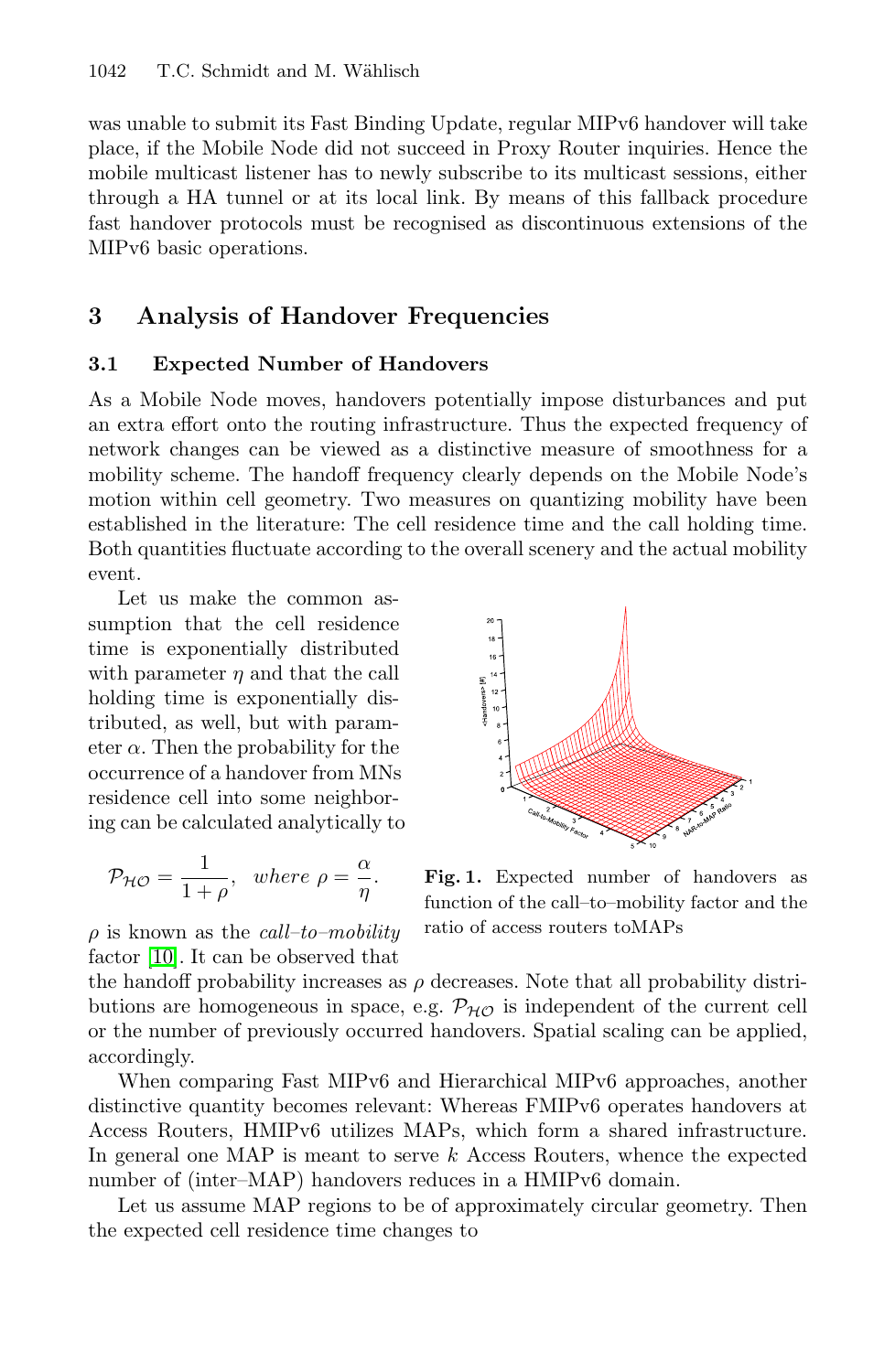$$
\eta_{MAP}^{-1}=\sqrt{k}\cdot\eta_{AR}^{-1}
$$

<span id="page-4-0"></span>and the handoff probability transforms into

$$
\mathcal{P}_{\mathcal{HO}} = \frac{1}{1 + \sqrt{k} \cdot \rho},
$$

where  $k$  is the ratio of ARs to MAPs.

Now we are ready to calculate the expected number of handovers as a function of the *call-to-mobility* factor  $\rho$  and the AR to MAP ratio k

$$
\mathcal{E}_{\mathcal{H}\mathcal{O}} = \sum_{i=1}^{\infty} i \left( \frac{1}{1 + \sqrt{k} \cdot \rho} \right)^i = \frac{1}{k \cdot \rho^2} + \frac{1}{\sqrt{k} \cdot \rho}.
$$
 (1)

It can be observed that in highly mobile regimes  $(\rho \ll 1)$   $\mathcal{E}_{H\mathcal{O}}$  is dominantly a function of the inverse of k, for low mobility ( $\rho \gg 1$ ) of the inverse of  $\sqrt{k}$ and attains a singularity at  $\rho = 0$ . Fig. [1](#page-3-0) visualizes this expectation value for common values of  $\rho$  and  $k$ .

#### **3.2 Stochastic Simulation of Walking Users**

To evaluate the distribution of handover prediction types, we perform a stochastic simulation of motion within radio cells. The underlying model combines the following ingredients:

*Cell geometry* is chosen to be of common honeycomb type, i.e. abutting hexagons completely fill the 2 D plane. The ranges of radio transmission are modeled as (minimal) circles enclosing the combs. Thus, regions of prediction are the overlapping circle edges. A geometry of coherent Hot Spots is assumed here, where cells – without loss of generality – are identified with individually routed subnets.

As *Walking models* a Random Waypoint Model and a Random Direction Model [\[11\]](#page-7-0) where used, where we consider varying sizes of mobility regions, i.e. squares ranging from cell dimension to infinity. Mobile devices move along (piecewise) straight lines within the preset boundaries, possibly coming to rest at their final destination, even if their current call is ongoing. Note that for finite regions the dynamic of both models is ergodic, whereby our simulated motion is equivalent to a walk continuous in time. Predictions are evaluated along the trajectories, distinguishing their correctness according to the outcome in succeeding steps.

Mean handover occurences for the different geometries are presented in fig. [2.](#page-5-0) Theoretical results of section [3.1](#page-3-0) reproduce nicely for large mobility regions without visible model dependence. Values for small regions are attenuated, as tight geometry borders reduce phase space in 'pushing' trajectories into the inner cells.

Erroneous predicitions as the outcome of traversing prediction regions without actually performing the foreseen handover or handovers initiated from outside of prediction areas are shown in fig. [3.](#page-6-0) Graph (a) displays in parallel the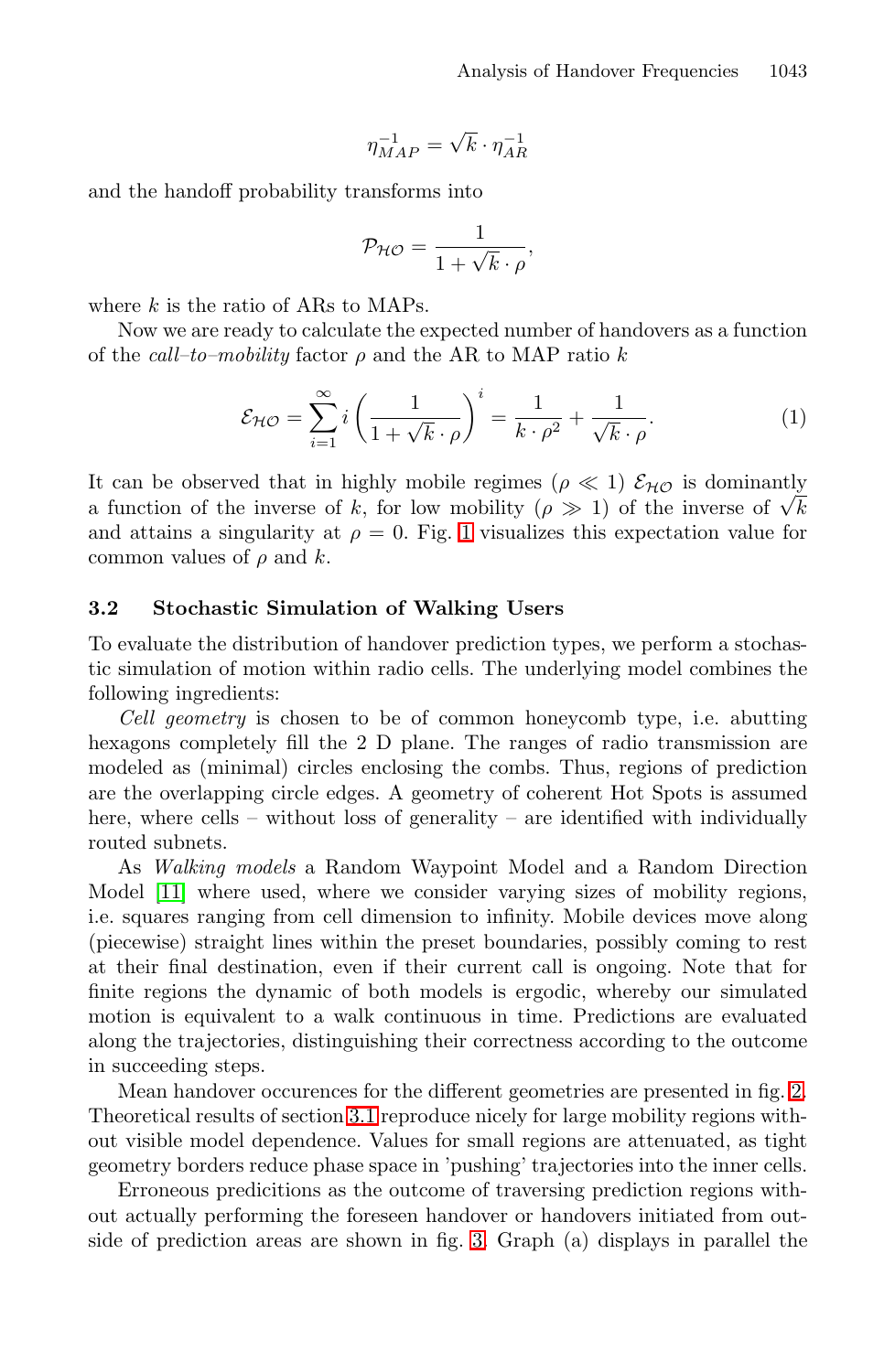<span id="page-5-0"></span>

**Fig. 2.** Mean frequencies of handovers as a function of the call-to-mobility factor for different mobility regions (in units of celldiameters cu). (a) Random Waypoint and (b) Random Direction Model

percentage of failures from all predictions in the smallest and infinite mobility region for both walking models. From results variing between 10 and 70 % it can be observed that geometry dependence significantly exceeds the influence of the model. Taken as a rough estimate, the average number of erroneous predictions is about equal to the number of correct ones. Thus the reliability of predictive handover schemes does not exceed 50 %.

Graph (b) compares corresponding results for the random waypoint model with intermediate mobility region  $(50/3$  celldiameter units) and different radii for the circular radio transmission areas, simulating a variation in access point density. The results for systems with optimal radio coverage, i.e. cell radii equal to transmission ranges, show minimal portions of failure predictions. In general a distinctive geometry dependence becomes visible, as well.

To proceed into a more detailed analysis of the sampled predictions, we differentiated the handover events of a simulated trajectory ensemble (model and parameters as in [3](#page-6-0) (b)). Fig. [4](#page-6-0) visualizes the mean occurrences of correct predictions, false predictions obtained along the path, as the mobile moves contrarily to forecasts derived from radio signal detection, and erroneous predicitons generated by terminating movement or call at a position, where a handover is expected. The latter yields 'on stop' can be identified as almost mobility independent, resulting in a saturated minimal error rate. Incorrect predictions 'on path' as a function of the call–to–mobility factor in contrast scale in correspondence with the correct indicators. It can be concluded from fig. [3](#page-6-0) (a) that their exact values clearly depend on geometric and walking type conditions.

#### **3.3 Implications**

A common goal in designing HMIPv6 and FMIPv6 has been to approach seamless handovers in mobile IPv6 networks. As was shown in previous work [\[12\]](#page-7-0), the predictive scheme of FMIPv6 can lead to faster roaming operations, but the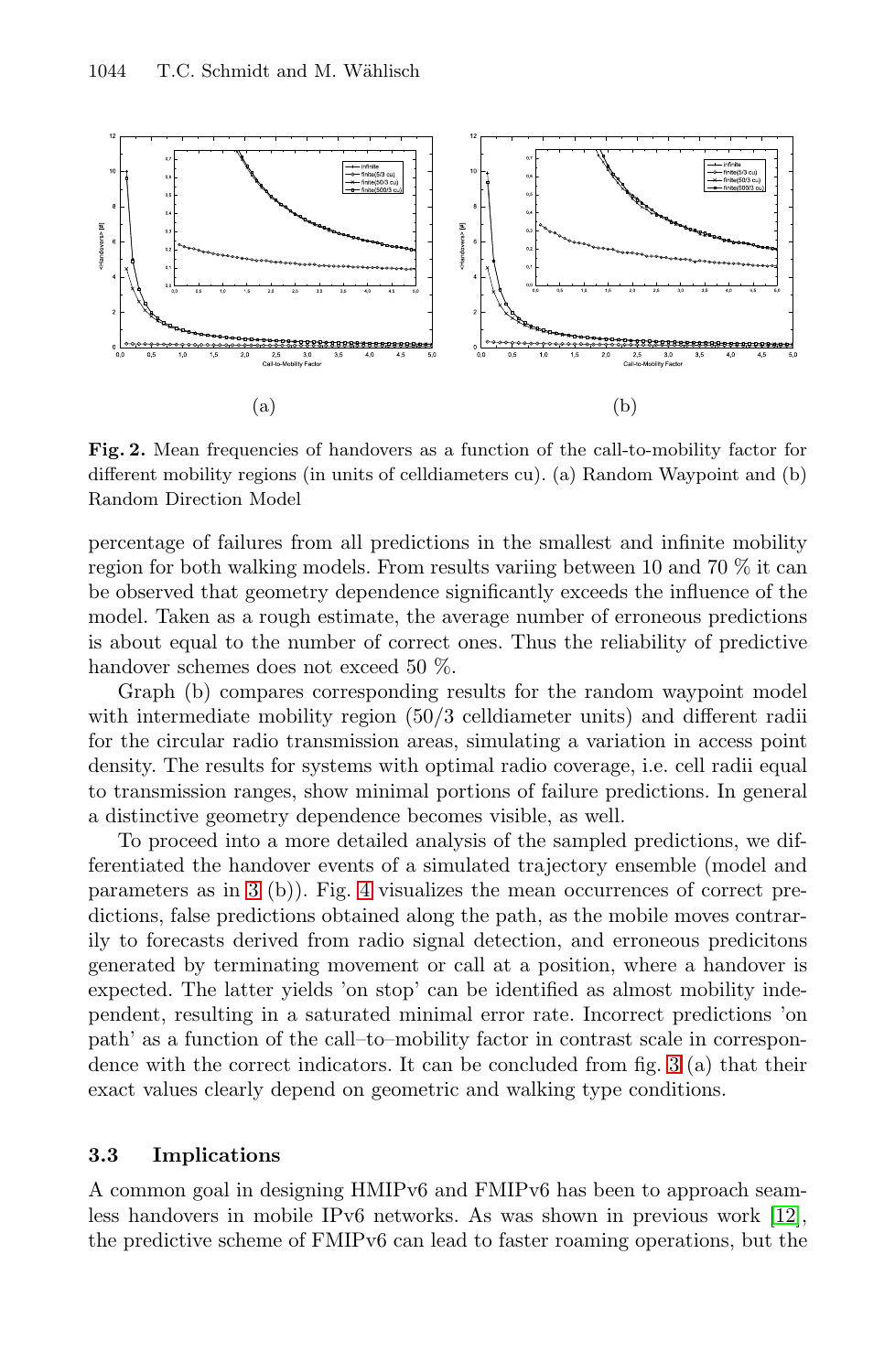<span id="page-6-0"></span>

**Fig. 3.** Mean relative yield of erroneous predictions as a function of the call-to-mobility factor for (a) different models and geometries and (b) variing transmission ranges

reactive HMIPv6 procedures admits a comparable timing. In scenarios of significant mobility, i.e.  $\rho \leq 1$ , this advantage may be easily compensated by reducing the number of attained handovers within an HMIPv6 environment up to an order of magnitude. High prediction error rates, as observed from our simulations, place an additional burden onto the infrastructure, since any handover forecast will lead to a negotiation chain between access routers.

This burden notably increases in the case of multicast communication. A preparatory roaming procedure in M-FMIPv6 will initiate a remote multicast subscription, causing multicast routers to erect new branches for the corresponding distribution trees. In combining the results of section [3.1](#page-3-0) and [3.2](#page-4-0) we face scenarios, where the same (high) mobile movement leads to three handovers in a M–HMIPv6 domain, but about 40 handover processings under the regime of M–FMIPv6.

Another important aspect must be seen in robustness, i.e. the ability of the Mobile Node to cope with rapid



**Fig. 4.** Detailed view on handovers: Correct predictions, failures along the path and on stop

movement. In the case of a mobile multicast listener leaving its association before a handover completed, an M–HMIPv6 device will remain associated with its previously fully established MAP or Home Agent. On the price of a possible increase of delay, forwarding of multicast data is provided independent of handover frequency. On the contrary M–FMIPv6 forwarding will collapse, as soon as a MN admits a handover frequency incompatible with the signalling completion periods. An M–FMIPv6 device then has to fall back onto MIPv6 by establishing a bi-directional tunnel anew. Meanwhile established services are interrupted.